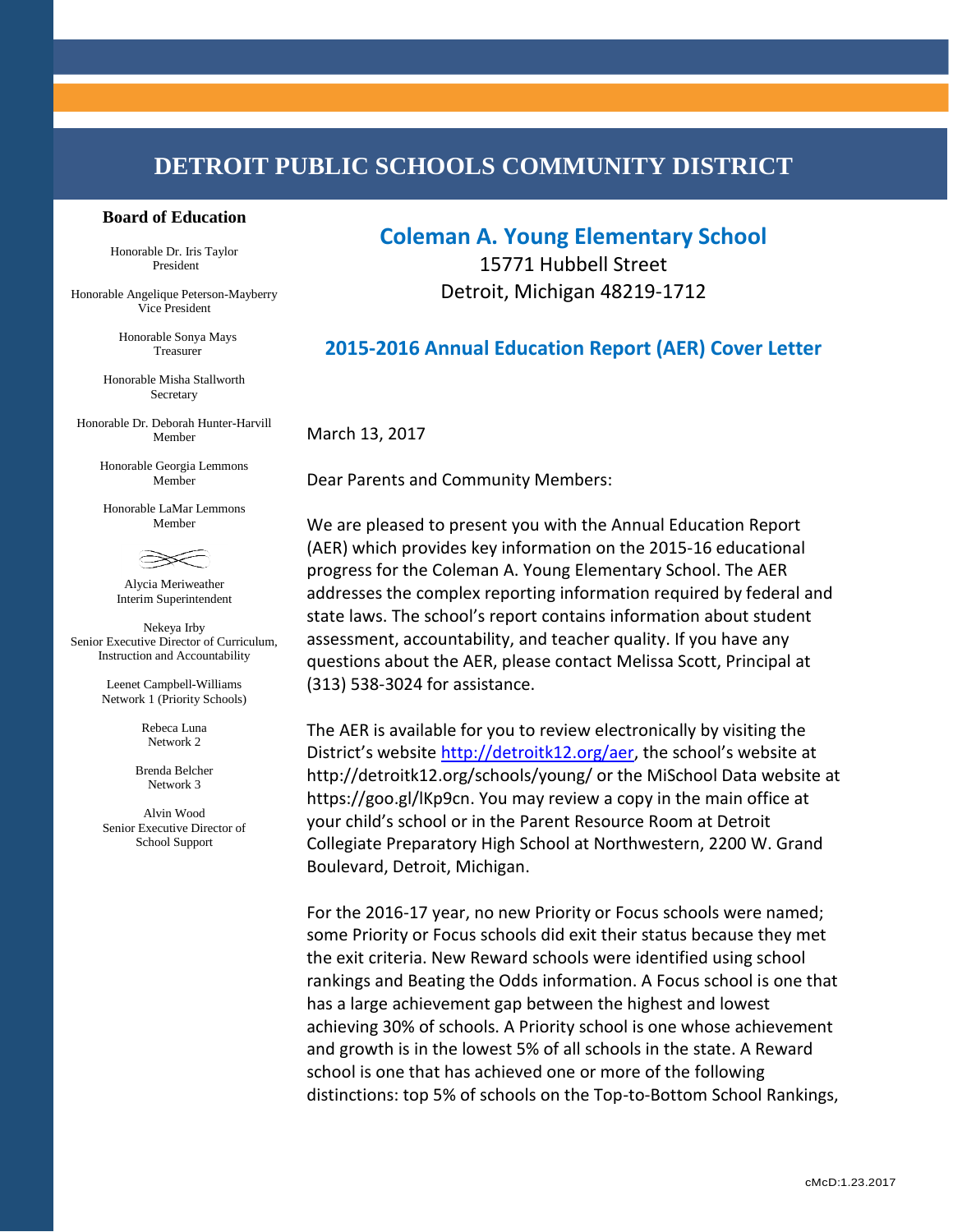top 5% of schools making the greatest gains in achievement (improvement metric), or "Beating the Odds" by outperforming the school's predicted ranking and/or similar schools. Some schools are not identified with any of these labels. In these cases, no label is given. Our school was identified as a Priority school.

The key challenges for our school are as follows:

#### **We did not meet the 90% attendance rate goal.**

The attendance rate for the All Students subgroup is 85.80%.

#### **We did not test 95% of our students.**

Only 94.67% of the Economically Disadvantaged subgroup was assessed in English Language Arts.

## **We did not attain Differentiated target achievement goals for all subgroups of students in English Language Arts.**

Only 2.63% of the Bottom 30% subgroup met the Differentiated target in English Langauge Arts.

## **We did not attain Differentiated target achievement goals for all subgroups of students in mathematics.**

Only 0.00% of All Students subgroup met the Differentiated target in mathematics.

## **We did not attain Differentiated target achievement goals for all subgroups of students in science.**

Only 0.00% of the All Students; 0.00% of the Bottom 30%; 0.00% of the African American and 0.00% of the Economically Disadvantaged subgroups met the Differentiated target in science.

## **We did not attain Differentiated target achievement goals for all subgroups of students in social studies.**

Only 7.69% of the All Students; 0.00% of the Bottom 30%; 7.69% of the African American and 6.45% of the Economically Disadvantaged subgroups met the Differentiated target in social studies.

We are actively working to address our Michigan School Scorecard issues, accelerate student achievement and close persistent gaps in achievement. PLC teams will target specific CCSS standards. The PLC teams are organized by content area across grade levels and meet at least 3 times per month for 1 hour on Wednesdays after school.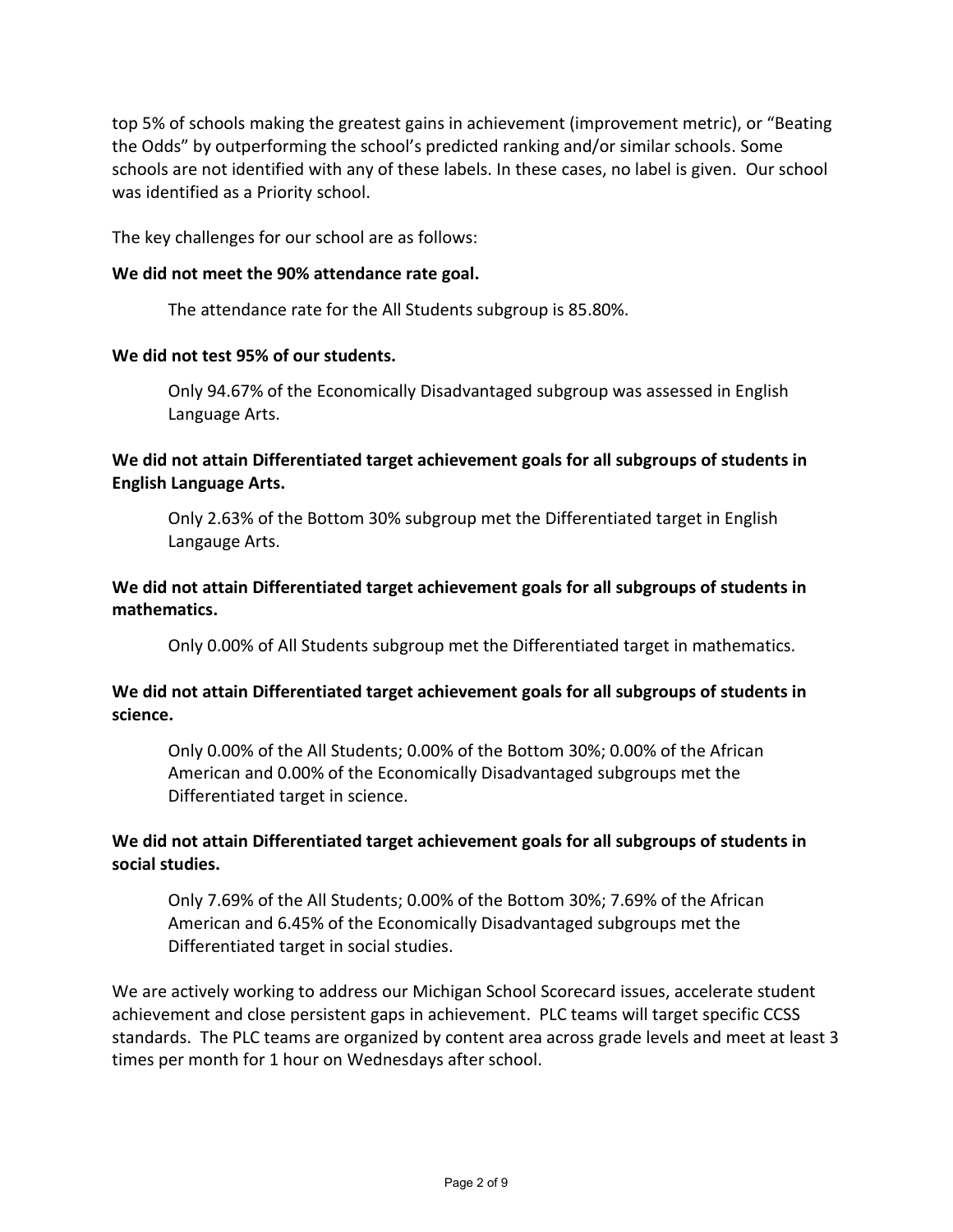#### **English Language Arts:**

For grades K-2, the specific standards addressed will be CCSS RF1.3, applying grade level phonics and decoding skills. For grades 3-5 the target will be CCSS RL 3-5.2, determine a theme of a story, drama, or poem from details in the text, including how characters in a story or drama respond to challenges or how the speaker in a poem reflects upon a topic; summarize the text. The primary standard being addressed in grades k-2 is CCSS WS1-3.1, Use a combination of drawing, dictating, and writing to compose informative/explanatory texts and in grades 3-5, the primary standard being addressed is CCSS WS3-5.1 writing opinion pieces and citing specific reasons.

#### **Mathematics:**

The targeted standards are CCSS. Math. Content.K-5. NB, Numbers and Operations in Base Ten and CCSS.Math.Content.K-5.OA, Operations and Algebraic Thinking. Students in K-2 will emphasize counting, working with numbers to gain foundations for place value and classifying objects. In grades 3-4, students will emphasize add/subtract, multiply/divide and properties of operations to perform multi-digit arithmetic. In grade 5, students will emphasize writing and interpreting numerical expressions and analyzing patterns. In addition, per this year's data, grades K-3 will focus on telling time to the minute on digital as well as analogue clocks.

#### **Science:**

For grades K-5, the targeted Grad Level Expectation is Science Inquiry Process S.IP. 00-05. For Grades K-1, the targeted GLCE's is Earth Science, E.ES. 00-01. For Grade 2, the targeted GLCE is Organization of Living Things, L.OL.02. For Grades 3-5, the targeted GLCE's is Earth Science: Earth Systems, E.ES.03. and Earth, Space and Time, E.ST. 04.-05.

## **Social Studies:**

The targeted standard will be Grades K-5, E1 The Michigan Market Economy. Grade K will emphasize The Market Economy within the specific context of Myself and Others Grade 1 will emphasize The Market Economy within the specific context of Families and Schools Grade 2 will emphasize The Market Economy within the specific context of The Local Community Grade 3 will emphasize The Market Economy within the specific context of Michigan Studies Grade 4 will emphasize The Market Economy within the specific context of United States Studies. Grade 5 will emphasize The Market Economy within the specific context of Integrated American History

We are actively working to address our attendance and assessment participation challenges, accelerate student achievement and close persistent gaps in achievement. Improving student attendance and truancy prevention is a priority for our school. In the document entitled "Every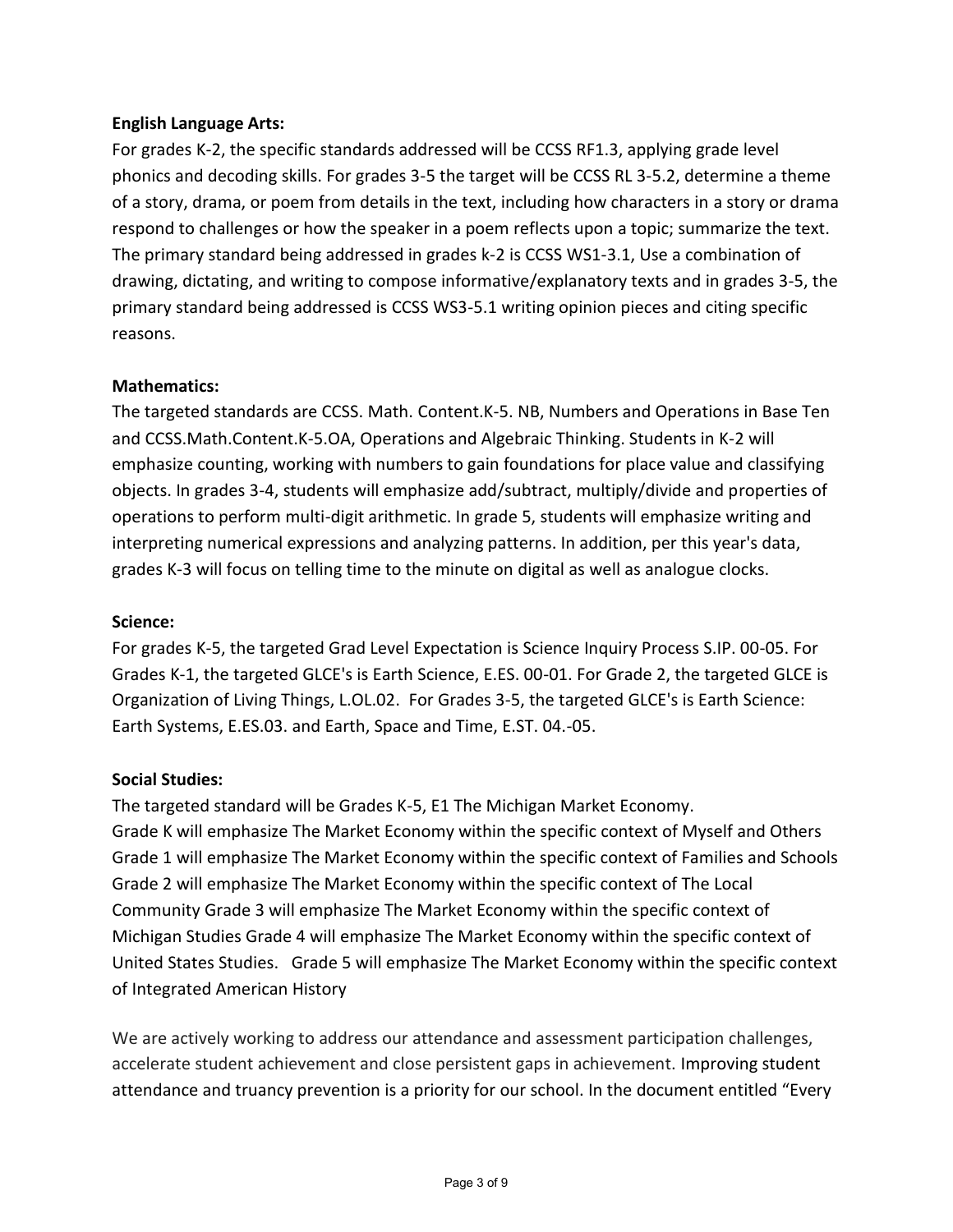Student, Every Day Community Toolkit to Address and Eliminate Chronic Absenteeism (USDOE, 2015)," it is noted that students who are not in school cannot learn, and frequently drop out. Truant students often engage in high-risk behaviors that may lead them to encounters with the juvenile justice system. We will work with students, parents, the community, business partners and stakeholders to improve student attendance.

#### **Parents and Families can help improve student attendance by:**

- Making getting to school on time every day a high priority in your family.
- Talking with your child(ren) about the important of school attendance from an early
- age and the negative effects of too many absences.
- Creating a safe space for your child to share what's keeping them from participating in school on a regular basis, when necessary.
- Having a back-up plan for getting your child to school when there are difficulties with transportation, family illness, or other challenges.
- Scheduling doctor and other appointments for after-school hours whenever possible.
- Monitoring students' school attendance to make sure your child is in class every day.
- Contacting your child(ren)'s school to discuss supports and services that can help your child maintain regular school attendance.

#### **Students:**

- Help your friends and classmates understand what chronic absenteeism is— missing more than 10 percent (18 days) of school days in a year.
- Attend school every day, encourage your friends to attend school every day and remind them that every absence from school matters.
- Talk with your school principal and teachers about the kind of support that you and/or students in your school need in order to attend school and be successful at school every day.
- Be active in your community to support projects to help eliminate chronic absenteeism and support other young people in schools.

## **Parent Involvement**

 Coleman A. Young Elementary School contracted a Parent Engagement Consultant using Title 1 funding to increase parent engagement through the coordination and implementation of parent workshops, focus groups, survey and training activities requested by our parents. Parent surveys will be conducted three times per year utilizing AdvancEd and Chicago Essentials survey forms. The results will be analyzed by the data team. The survey results will help to determine next steps regarding our parent engagement activities. Parent workshops and training activities are scheduled monthly and will cover the instructional programs and best practices that are embedded in our big ideas for school improvement. Training activities are developed by the Parent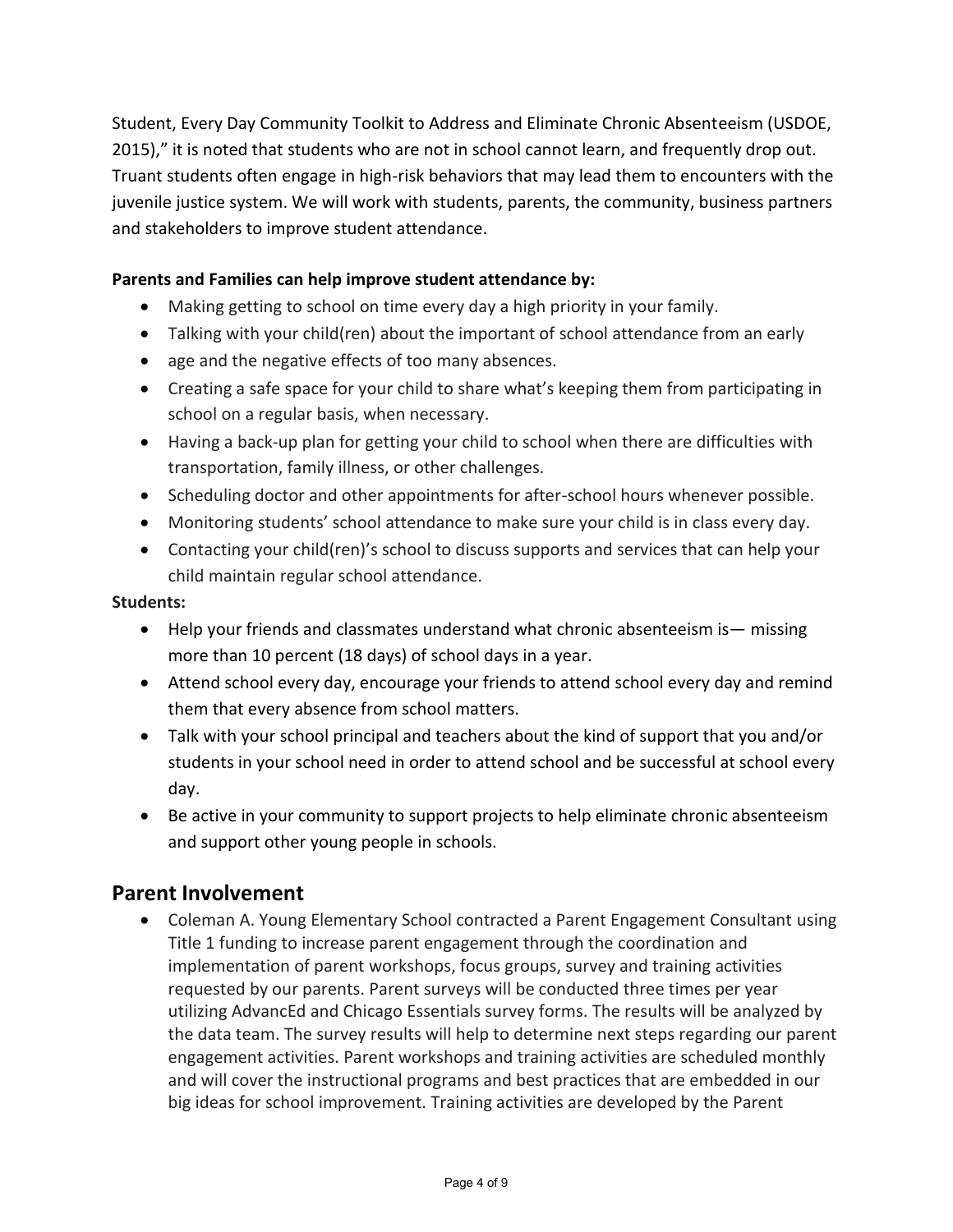Engagement Consultant with input from the leadership teams and will also reflect parent interests and training requests. Parents will be asked to sign in and to complete an evaluation at the end of each session.

 Teachers will provide timely feedback regarding student growth and achievement through parent- teacher communications, parent teacher conferences, and our school and classroom websites. All grade level teachers will conduct grade level parent meeting at least twice a year.

State law requires that we also report additional information.

## **Process for Assigning Pupils to the Schools**

#### **Open Enrollment Initiative**

Detroit Public Schools Community District has an "Open Enrollment Initiative." This initiative allows students to elect to attend any Detroit Public School Community District school without being required to live within the boundary for that school. The "Open Enrollment Initiative" does not apply to the Examination High Schools or Application Schools. Parents may enroll their child(ren) in the school of their interest as long as the school has not reached capacity for their particular grade. Enrollment preference is given to students who live within the boundary of a school. It should also be noted that transportation will not be provided for students who select a school outside of the boundary of their home school. "Open Enrollment Initiative" resources can be found on our website at: [http://detroitk12.org/resources/prospective\\_students/](http://detroitk12.org/resources/prospective_students/)

## **Application Schools**

Detroit Public Schools Community District has twenty-two (22) schools that require an application for enrollment. Families can apply during the application process window. Applications are open to families of current Detroit Public Schools Community District students as well as those newly enrolling or attending school elsewhere. The District uses one application for its Application Schools. Please note requirements on the application for submission of report cards, test data, transcripts, essay and Grade Point Average information. Schools also may have other individual entry requirements. Be prepared to provide behavior reports.

#### **Examination High Schools**

During the Examination High Schools application window, all 8th grade students attending public and non-public schools are eligible to apply for admission to the 9th grade at Cass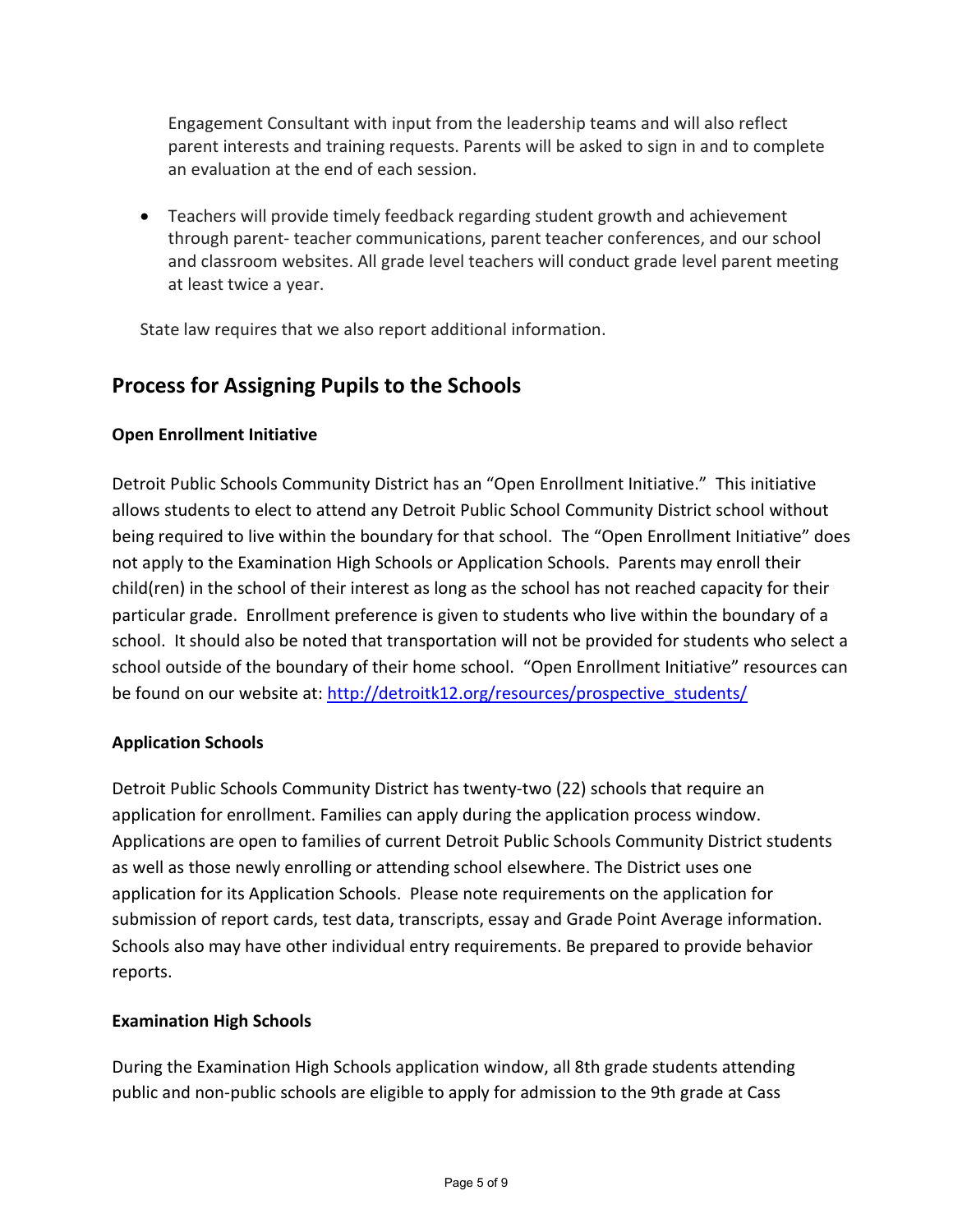## **Examination High Schools (Continued)**

Technical High School, Renaissance High School and Martin Luther King, Jr. Senior High School's Mathematics, Science and Applied Technology (MSAT) and Center for International Studies and Commerce programs. Residency is not required. During the beginning of the school year, students must complete and submit an application to take the placement examination.

An application is available at:

- All Detroit Public Libraries
- All Detroit Public Schools Community District's Middle Schools
- Detroit Public Schools Community Districts' Parent Resource Centers
- Detroit Public Schools Community District Research and Assessment Office located in the Support Services Complex Building A - 1425 East Warren Avenue

Students must submit an application to be eligible to take the examination. Completed applications and all required documents must be submitted to the student's current school or the Detroit Public Schools' Office of Research and Assessment. Detroit Public Schools Community Districts' students who submit an application will test at their middle school. Non-Detroit Public Schools Community Districts' students who submit an application will be notified of their testing date and location by mail. Applications may be mailed.

## **School Improvement Status**

| <b>School Year</b> | <b>School Improvement Status</b> |  |
|--------------------|----------------------------------|--|
| 2015-2016          | Priority                         |  |
| 2014-2015          | N/A                              |  |

We will continue to work towards meeting our School Improvement Plan goals in English Language Arts, mathematics, science and social studies. Research-based strategies, comprehensive data analyses and data driven decision-making drives our school improvement efforts.

# **Detroit Public School Community District's Core Curriculum**

Detroit Public School Community District's Academic Plan will provide guidance to align all resources in the interest of student achievement and support. Consistent with the Academic Plan is an aggressive plan designed to accelerate the rate of student achievement and to ensure that students graduate with the academic and social skills necessary for success in college and the workplace. The plan is organized around five Pillars of Excellence.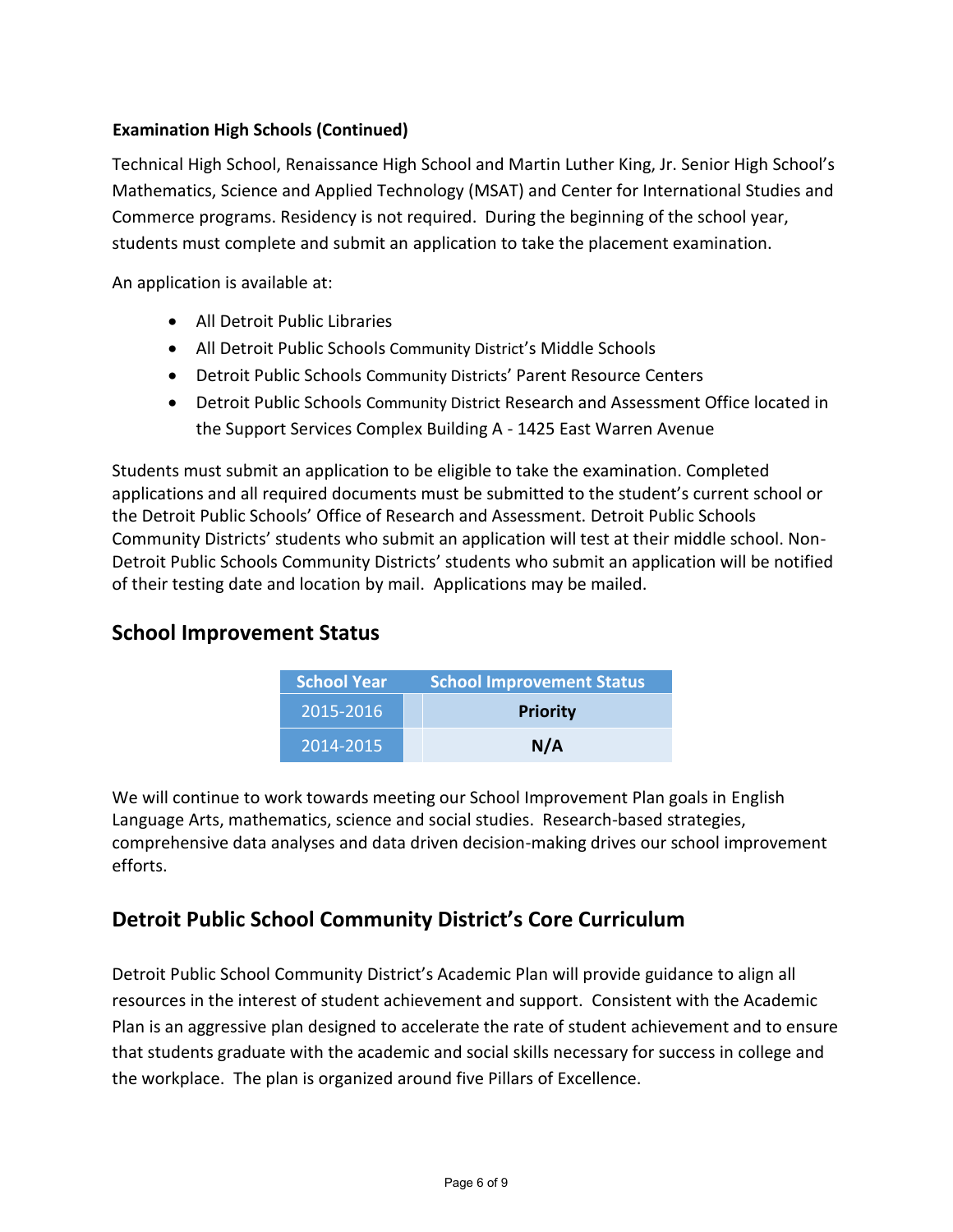

#### **Pillar 1: Literacy**

Provide a continuum of learning, enabling individuals to acheive their goals, to develop their knowledge and potential, and to participate fully in their community and wider society.

#### **Pillar 2: Career Pathways**

Provide students with a context for studying traditional academics and learning the skills psecific to a career.

#### **Pillar 3: Innovation**

Create a shift in mindset to ensure staff is encouraged to: be flexible; try something new, and explore new ways of thinking.

#### **Pillar 4: Family & Community**

Enhance and enrich positive relationships for all stakeholders.

#### **Pillar 5: Wrap Around Services**

Ensure every student received appropriate support to elevate their social, emotional, and academic performance.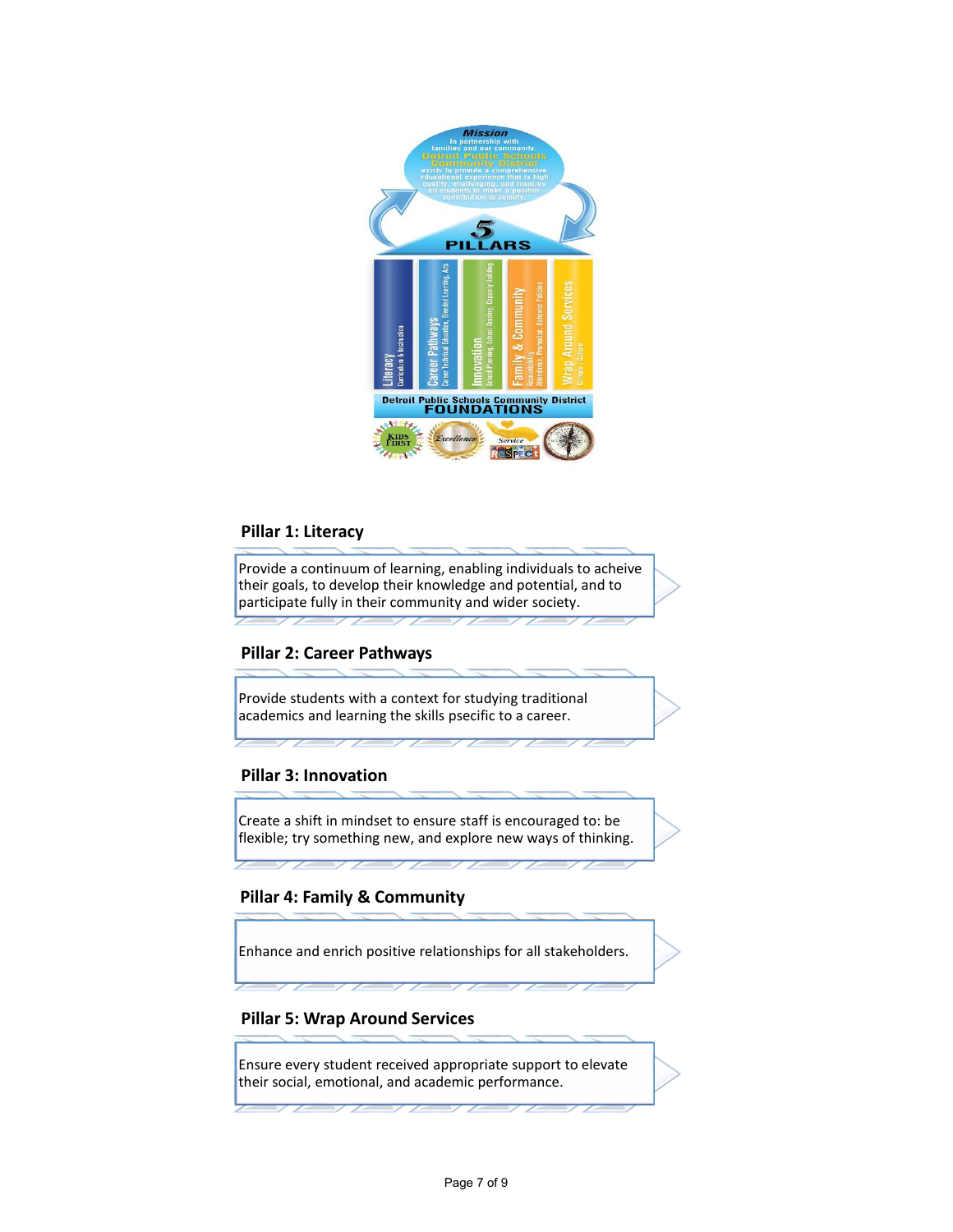# **Access to the Core Curriculum**

The instructional strategies and grade level expectations are aligned to the Michigan Department of Education standards (science and social studies) and Common Core State Standards (mathematics and English language arts). This represents the core curriculum for Detroit Public Schools Community District which is supported by the texts, materials, computer software and other school level resources used daily in the classrooms. All of the professional development activities are aligned to the core curriculum and/or standards. The implementation is a process delineated in the District Academic Plan at: [\(http://detroitk12.org/content/wp-content/uploads/2016/11/ACADEMIC-PLAN-Executive-](http://detroitk12.org/content/wp-content/uploads/2016/11/ACADEMIC-PLAN-Executive-Summary-FINAL-2.pdf)[Summary-FINAL-2.pdf](http://detroitk12.org/content/wp-content/uploads/2016/11/ACADEMIC-PLAN-Executive-Summary-FINAL-2.pdf)). This plan serves as the framework for each school's academic achievement plan. The frequent monitoring of the implementation of these plans are conducted by the school diagnostic visits, review of the benchmark assessments, use of the teacher evaluation tool and adherence to the pacing calendar. The public may access the core curriculum via our public website [www.detroitk12.org](http://www.detroitk12.org/) and then click on the link to the individual academic offices.

Parents/Guardians are offered classes through Parent University to increase parenting skills, early childhood literacy, adult literacy and GED. During the school year, the Parent Resource Centers are a valuable resource that allow parents and other community members to participate in regular and on-going informational and participatory sessions focused on curriculum and instruction. The Detroit Public Schools Community District Hub, Web up-dates and semi-annual progress reports are a means to disseminate achievement information to educators.

## **Student Achievement Results**

Aggregate Student Achievement Results and Detroit Public Schools Community District's Quarterly NWEA~MAP Reading and Mathematics reports for our school can be found in the Resources section of our school's website at http://detroitk12.org/schools/young/. The following reports are available on the Detroit Public Schools Community Districts' web page at the Research, Evaluation and Assessment site at [http://detroitk12.org/data/rea/:](http://detroitk12.org/data/rea/)

| <b>School Year</b> | <b>Total Parent</b><br><b>Interactions</b> | <b>Percent</b> |
|--------------------|--------------------------------------------|----------------|
| 2015-2016          | 341                                        | 39.2%          |
| 2014-2015          | 348                                        | 35.2%          |

# **Parent-Teacher Conferences (Interactions)**